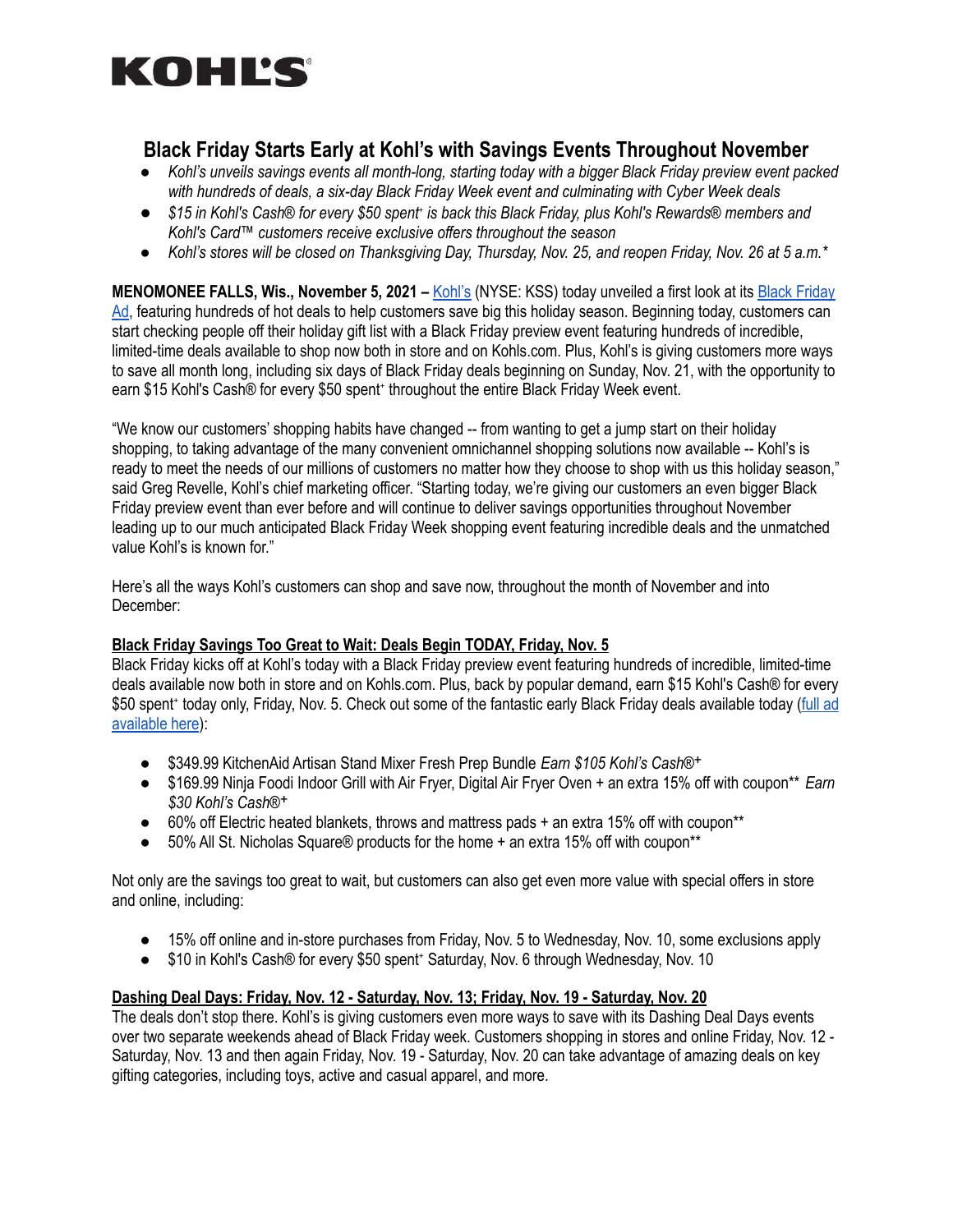# KOHLS

In addition to Dashing Deal Days, Kohl's is gifting customers with even more savings opportunities, including:

- Earn \$10 in Kohl's Cash® for every \$50 spent from Thursday, Nov. 11 through Thursday, Nov. 18
- 15% off online and in-store purchases, terms and exclusions apply, from Thursday, Nov. 11 through Saturday, Nov. 20. Plus, Kohl's Card™ members have the opportunity to receive even deeper value during the same time period
- Kohl's Rewards Member Exclusive Offer: \$10 off \$50 home purchase from Thursday, Nov. 11 through Saturday, Nov. 20, terms and exclusions apply
- Sephora's Holiday Savings Event is at Kohl's! Beauty Insiders save big with 10-20% off their purchase, Friday, Nov. 5 to Monday, Nov. 15. (Offer discounts and valid dates vary by membership tier, some exclusions apply.) Also, Sephora Collection is priced at 30% off at Kohl's from Friday, Nov. 5 through Monday, Nov 15. (Discounts not combinable). For more details, please visit Kohls.com

# **Black Friday Week Deals: Sunday, Nov. 21 to Friday, Nov. 26**

Kohl's big Black Friday Week savings event kicks off Sunday, Nov. 21 at 12:01 a.m. CT online and 8 a.m. local time\* in store, with hundreds of deals on must-have holiday gifts. Deals will be available all week through Friday, Nov. 26, both in store and online, while supplies last. Check out some of Kohl's great Black Friday Deals below, and visit our Black [Friday](https://www.kohls.com/feature/flipp.jsp) Ad to see all of the available deals:

- \$44.99 Amazon Fire HD 8 32GB tablet
- \$119.99 Fitbit Versa 2 smartwatch *Earn \$30 Kohl's Cash®*ᐩ
- \$169.99 Shark Rotator Professional Lift-Away upright vacuum + an extra 15% off with coupon\*\* *Earn \$30 Kohl's Cash®*ᐩ
- \$169.99 Ninja Kitchen Appliances + an extra 15% off with coupon\*\* *Earn \$30 Kohl's Cash®*ᐩ
- Up to 50% Eddie Bauer and Lands' End for the family
- Buy one, get one 50% off Toys from Nerf, Monster Jam, Barbie, Baby Alive, Kinetic Sand, Play-Doh, VTech, Ryan's World, Blue's Clues, and more, select styles

Customers can take an extra 15% off purchases both in store and online\*\* and earn \$15 in Kohl's Cash® for every \$50 spent\*, all week long from Sunday, Nov. 21 until Friday, Nov. 26.

# **Black Friday Super Deals: Thursday, Nov. 25 (online) - Friday, Nov. 26 (in-store & online)**

Kohl's is launching Black Friday Super Deals featuring hot savings on the top gifts this holiday - limited quantities, while supplies last. Super Deals will be available online at Kohls.com beginning at 12:01 a.m. CT on Thursday, Nov. 25, and in-store when stores open at 5 a.m. local time\* on Friday, Nov. 26. Customers won't want to miss out on these super savings (full ad [available](https://www.kohls.com/feature/flipp.jsp) here), including:

- \$99.99 Voyager Hover Strobe self-balancing scooter *Earn \$30 Kohl's Cash®*ᐩ*v*
- *●* 50% off Games, Puzzles, and Arts & Crafts, select styles
- *●* 40% off Champion clothing for the family, select styles
- 25% off Nike Club fleece hoodies and pants for men

Plus, customers can take an extra 15% off purchases both in store and online\*\* and earn \$15 in Kohl's Cash® for every \$50 spent\*, all week long from Sunday, Nov. 21 until Friday, Nov. 26.

# **Cyber Week Deals - Starting Saturday, Nov. 27**

The savings continue with Kohl's Cyber Week beginning Saturday, Nov. 27. More details will be shared soon.

# **More Dashing Deal Days Coming in December**

That's not all. At Kohl's, there are always great ways to save, so the retailer is giving customers even more Dashing Deal Days weekends this December. Stay tuned for more!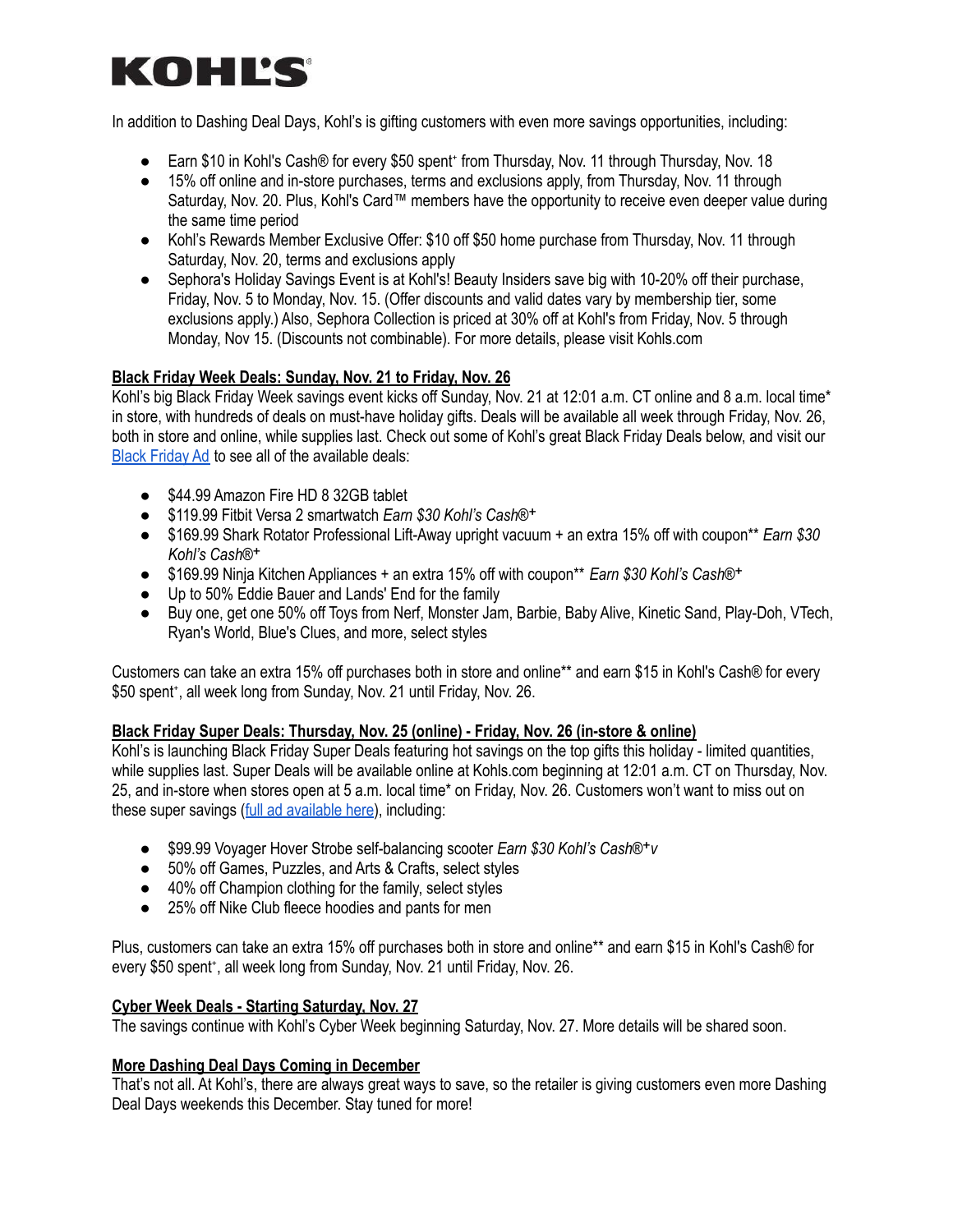# KOHĽS

#### **More Kohl's Value this Holiday Season and Beyond**

It wouldn't be a Kohl's shopping experience without taking advantage of its many exclusive savings programs, including:

- **Kohl's [Rewards®](https://www.kohls.com/feature/rewards.jsp) -** Customers can earn 5% Kohl's Rewards® on every purchase, every day, any way they pay, when they join the Kohl's Rewards® program. Plus, get twice the benefits by linking a [Sephora](https://www.kohls.com/feature/beautyrewards.jsp) Beauty [Insider](https://www.kohls.com/feature/beautyrewards.jsp) account to earn points on Sephora at Kohl's purchases.This season, Kohl's Rewards® customers can also receive other great, exclusive offers during the holidays. Start receiving benefits today by signing up for free [online.](https://www.kohls.com/feature/rewards.jsp)
- **[Kohl's](https://www.kohls.com/feature/kohls-cash.jsp) Cash® -** As a value only found at Kohl's, the retailer is giving customers a little more for their wallet this holiday with Kohl's Cash® and tons of other opportunities to earn Kohl's Cash® throughout the year.
- **Kohl's [Card™](https://www.kohls.com/sale-event/my-kohls-charge.jsp?searchTerm=kohls%20card&submit-search=web-regular) -** Kohl's Card™ is perfect for customers looking to maximize their savings with exclusive discounts that can be combined with Kohl's great sale prices and special offers.

Don't have a Kohl's Card™ yet? Customers can also save 35% on their first purchase throughout the holiday shopping season when they open an account at any Kohl's store nationwide. Terms and exclusions apply; subject to credit approval.\*

# **Easy and Convenient Shopping Options at Kohl's**

Kohl's knows there's no busier time than the holidays, so the retailer is offering online and in-store shopping conveniences to help alleviate some stress of the season. With tens of thousands of items available for store pick up, picking up Kohls.com orders at your local Kohl's has never been easier. Plus, periodically throughout the holiday season, Kohl's is offering customers \$5 off qualifying orders\*\*\*\* when they choose to pick up their Kohls.com purchases for free at one of the retailer's more than 1,100 stores nationwide.

- **Contactless Drive Up:** Kohl's offers free contactless drive up for an easier shopping experience, allowing customers to have their Kohls.com Buy Online, Pick Up in Store or Ship to Store orders placed directly in their trunk or backseat when they're ready.
- **In-Store Pick Up:** Customers can also choose to Buy Online, Pick Up in Store or Ship to Store for free and select to enter the store for pick up.
- **Amazon Returns at Kohl's:** Customers can visit their local Kohl's store to return eligible Amazon items, without a box or label, for a free return. Kohl's will package and send returned items to Amazon returns centers on behalf of customers. It's free, convenient and available to everyone.

Find all of the great savings this season at your nearest Kohl's, or online at [Kohls.com.](http://www.kohls.com)

⁺Kohl's Cash® terms and exclusions apply. Earn amount of Kohl's Cash® is approximate and may vary if additional coupons are applied to the purchase transaction. See coupon or ask an associate for details.

\*Store hours may vary by location. See Kohls.com for details.

\*\*Present coupon in-store or enter code on Kohls.com to achieve noted item price. Offer terms apply. See coupon or ask an associate for details. \*\*\*TAKE AN EXTRA 35% OFF your first Kohl's Card™ purchase when you open a Kohl's Card™. Subject to credit approval. Some exclusions may apply. Visit Kohls.com/apply or see associate for details. Kohl's Card™ COUPON valid in store and online. Limit one coupon per customer. DOLLAR-OFF COUPONS, INCLUDING KOHL'S CASH® COUPONS, KOHL'S REWARDS® AND PROMOTIONAL GIFTS, WILL BE APPLIED PRIOR TO PERCENT-OFF TOTAL PURCHASE COUPONS. Coupon not valid on the following categories and brands of merchandise: Gift Cards; Kohl's Cares® cause merchandise or other charitable items; select online-exclusives; premium athletic; beauty and fragrance (including Sephora at Kohl's purchases); consumables; Curated by Kohl's brands; select electrics; premium electronics; premium footwear; select personal care; select novelty gifts; sporting goods; sports team merchandise; premium sunglasses; toys; Calvin Klein; Columbia; Crocs; Eddie Bauer; The Honest Company; select KitchenAid; Koolaburra by UGG; Lands' End; Levi's; Lovepop; ScentWorx; S'well; Tommy Hilfiger; and TOMS. See complete list of exclusions at Kohls.com/exclusions or look for signs in store. Coupon also not valid on price adjustments on prior purchases; payment on a Kohl's Card™ account; taxes, shipping and/or handling fees. Subject to credit approval. Reproductions or duplicates not accepted. See associate for details.